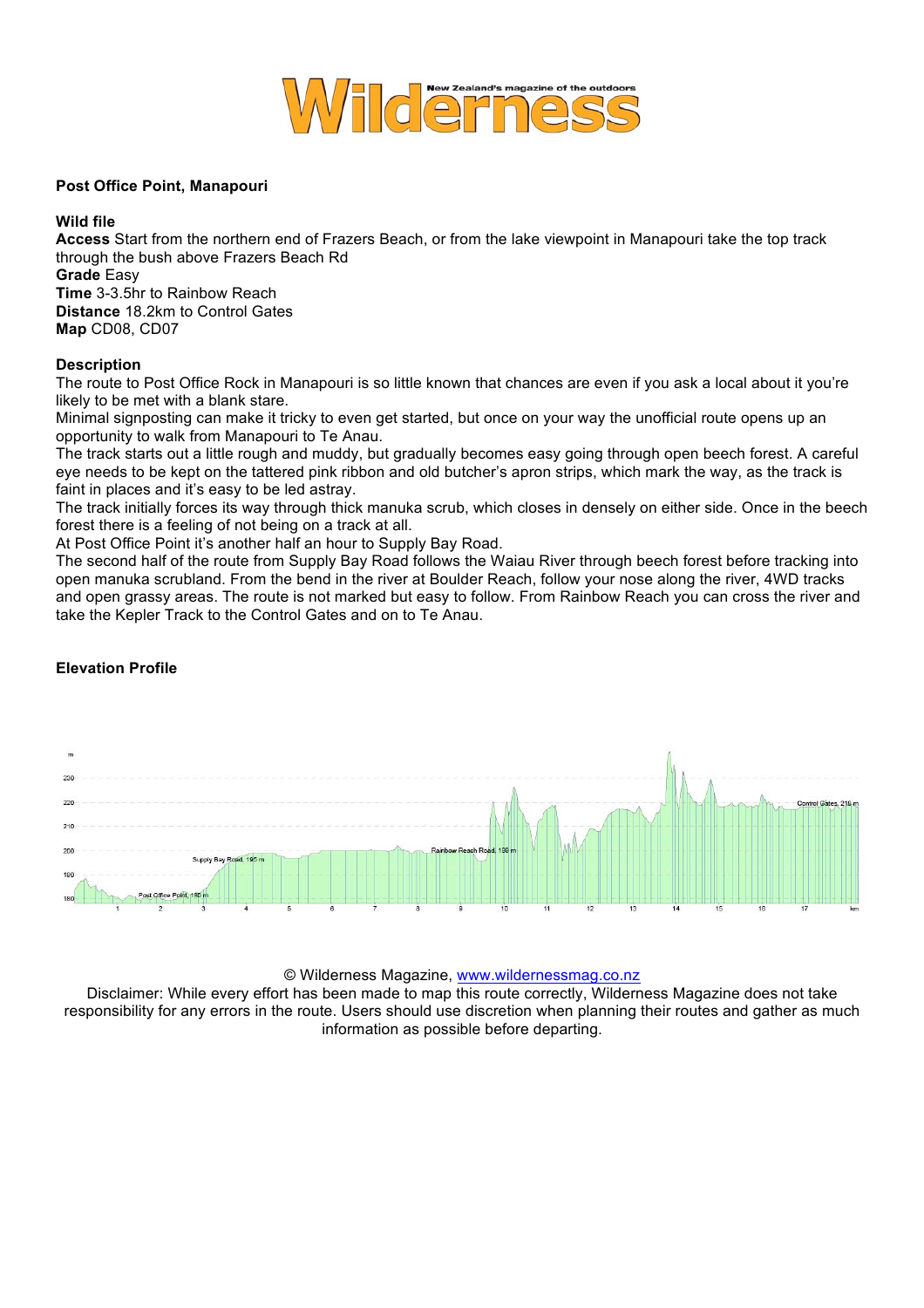## **Post Office Point, Map1**



© Wilderness Magazine, www.wildernessmag.co.nz